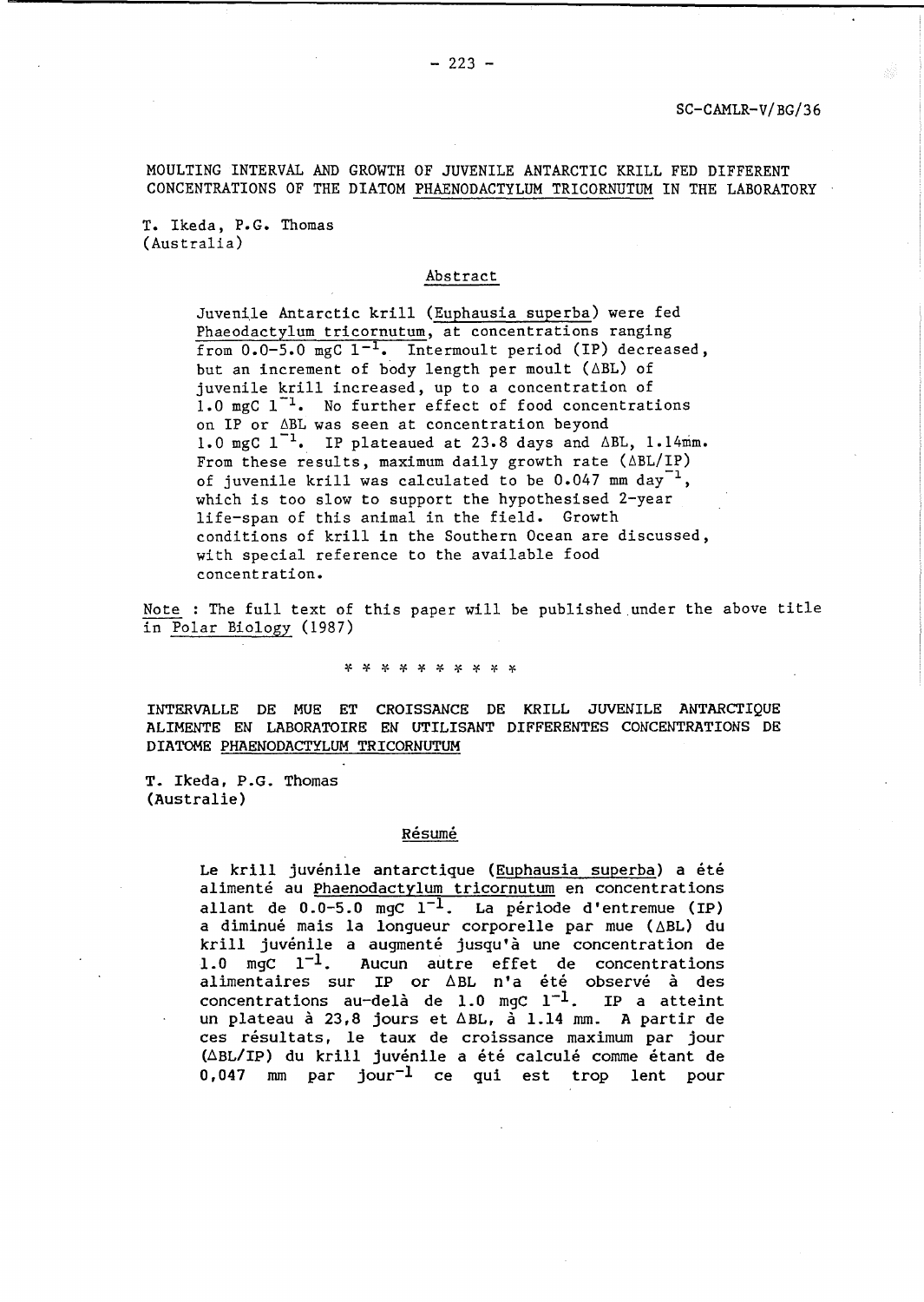supporter l'hypothèse de longévité de 2 ans de cette espece en mer. Les conditions de croissance du krill dans l'océan Austral sont examinées et une attention<br>particulière est apportée à la concentration particulière est apportée à la concentration d'alimentation disponible.

Note: Le texte intégral de ce document sera publié dans la revue Polar Biology (1987) sous le titre ci-dessus

Rapport original en anglais.

\* \* \* \* \* \* \* \* \* \*

INTERVALO DE CAMBIO DE PIEL Y CRECIMIENTO DEL KRILL ANTARTICO JUVENIL ALIMENTADO CON DIFERENTES CONCENTRACIONES DE LA DIATOMEA PHAENODACTYLUM TRICORNUTUM EN EL LABORATORIO

T. Ikeda, P.G. Thomas (Australia)

#### Resumen

Se alimentó krill juvenil Antártico (Euphausia superba) con Phaenodactylum tricornutum, en concentraciones<br>fluctuando entre 0.0-5.0 mgc  $1^{-1}$ . El período fluctuando entre 0.0-5.0 mgC intermedio entre cambios de piel (IP) disminuyó, pero un incremento del tamano del cuerpo por cambio de piel (ABL) de krill juvenil aumentó, hasta llegar a una concentración de 1.0 mgC  $1^{-1}$ . No se observó efecto adicional de las concentraciones de alimento en el IP <sup>0</sup>  $\Delta$ BL a concentraciones mayores de 1.0 mgC 1<sup>-1</sup>. El IP culminó a los 23.8 días y el  $\triangle$ BL fue de 1.14 mm. (N. del T.: en el gráfico de IP) A partir de estos resultados, se calculó que la tasa máxima de crecimiento diario ( $\triangle$ BL/IP) de krill juvenil fue de 0.047 mm por dia-l , la cual es demasiado lenta para mantener la duración de vida de dos años postulada para este animal en la region. Se discuten las condiciones de crecimiento del krill en el Océano Austral, con especial referencia a la concentracion de alimento disponible.

Nota: El texto completo de este documento será publicado bajo el titulo indicado arriba en Polar Biology (1987)

Informe original en inglés.

\* \* \* \* \* \* \* \* \* \*